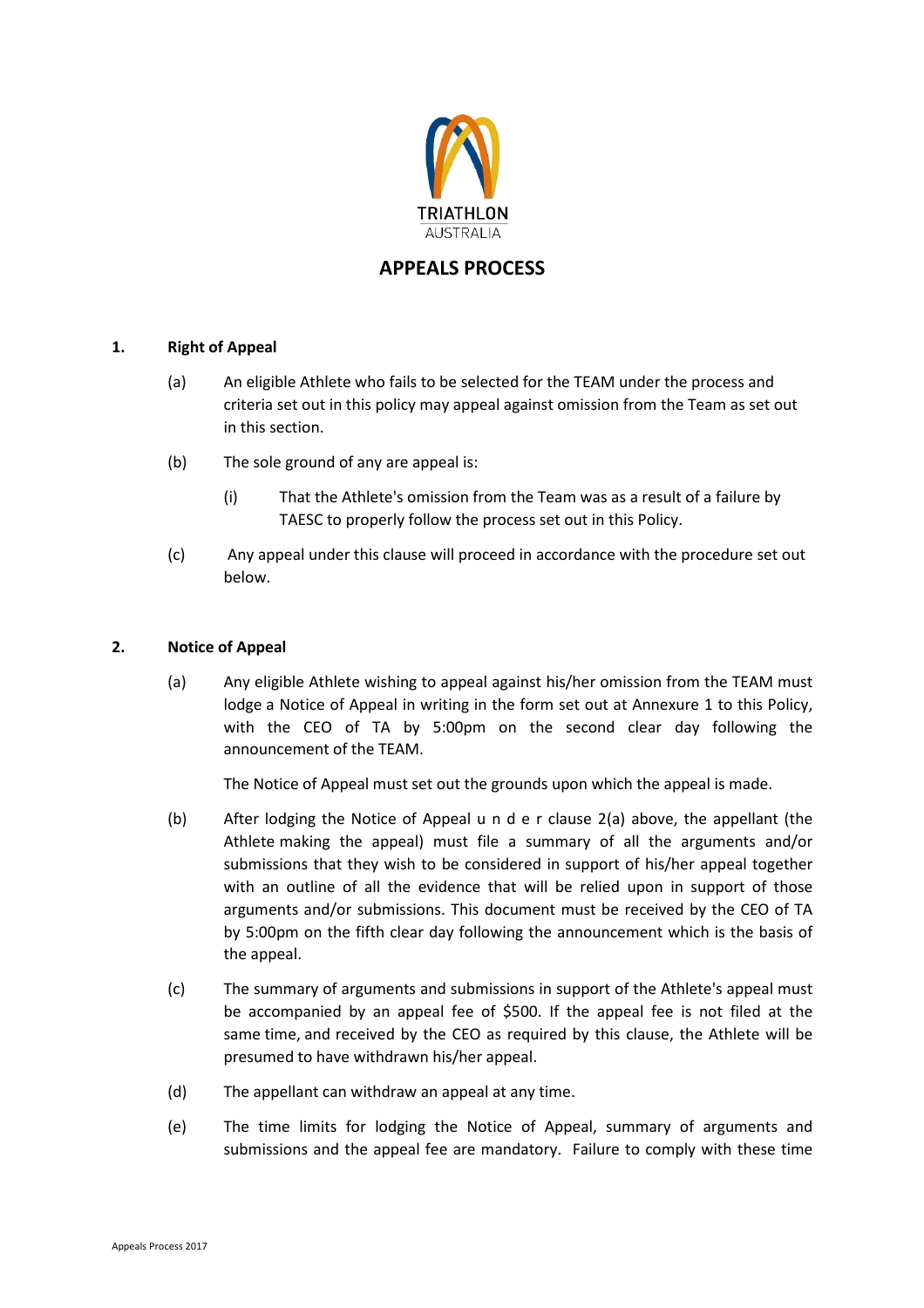limits will, at the absolute discretion of the Triathlon Australia Selection Appeals Tribunal (TASAT), result in the appeal being dismissed without further consideration.

### **3. Constitution of TASAT**

- (a) The TASAT shall be constituted by any three persons available to hear the appeal and which must be:
	- (i) a person with a thorough knowledge of the sport and who preferably has had recent international competition experience in the sport;
	- (ii) another person of experience and skills suitable to the function of the TASAT; and
	- (iii) a barrister or solicitor who will chair the TASAT.
- (b) No member of the TASAT may be a party to or directly interested in the matter under consideration.

### **4. Functions of the TASAT**

The TASAT has no power of selection or re-selection. The TASAT may review the matter(s) set out in the appeal and may (as appropriate) refer the matter back to TAESC for consideration.

The decision of the TASAT will be binding on the parties and neither party may institute or maintain proceedings in any court or tribunal other than TASAT.

### **5. Hearing of the Appeal**

- (a) The TASAT shall, as soon as practical after receiving the appeal documents, investigate and consider the matter and determine whether:
	- (i) the matter should be dismissed because, in the opinion of the TASAT, there is no credible evidence, submission or argument upon which the TASAT could be satisfied that a ground of the appeal can be made out; or
	- (ii) the appeal should be the subject of a hearing as set below.
- (b) If the TASAT determines the matter should be dismissed under clause 5(a)(i) above that decision is final and the appeal dismissed. If the TASAT determines that the appeal should be dismissed without a hearing, the appellant's appeal fee of \$500 is forfeited to TA as the costs of the appeal. If the TASAT determines the matter warrants a hearing, the TASAT will advise the appellant and set the date for such a hearing as soon as practicable and necessary having regard to the timing of selection and the proximity of relevant events.
- (c) The TASAT must conduct any appeal hearing under clause 5(b) as follows:
	- (i) it must observe the principles of natural justice;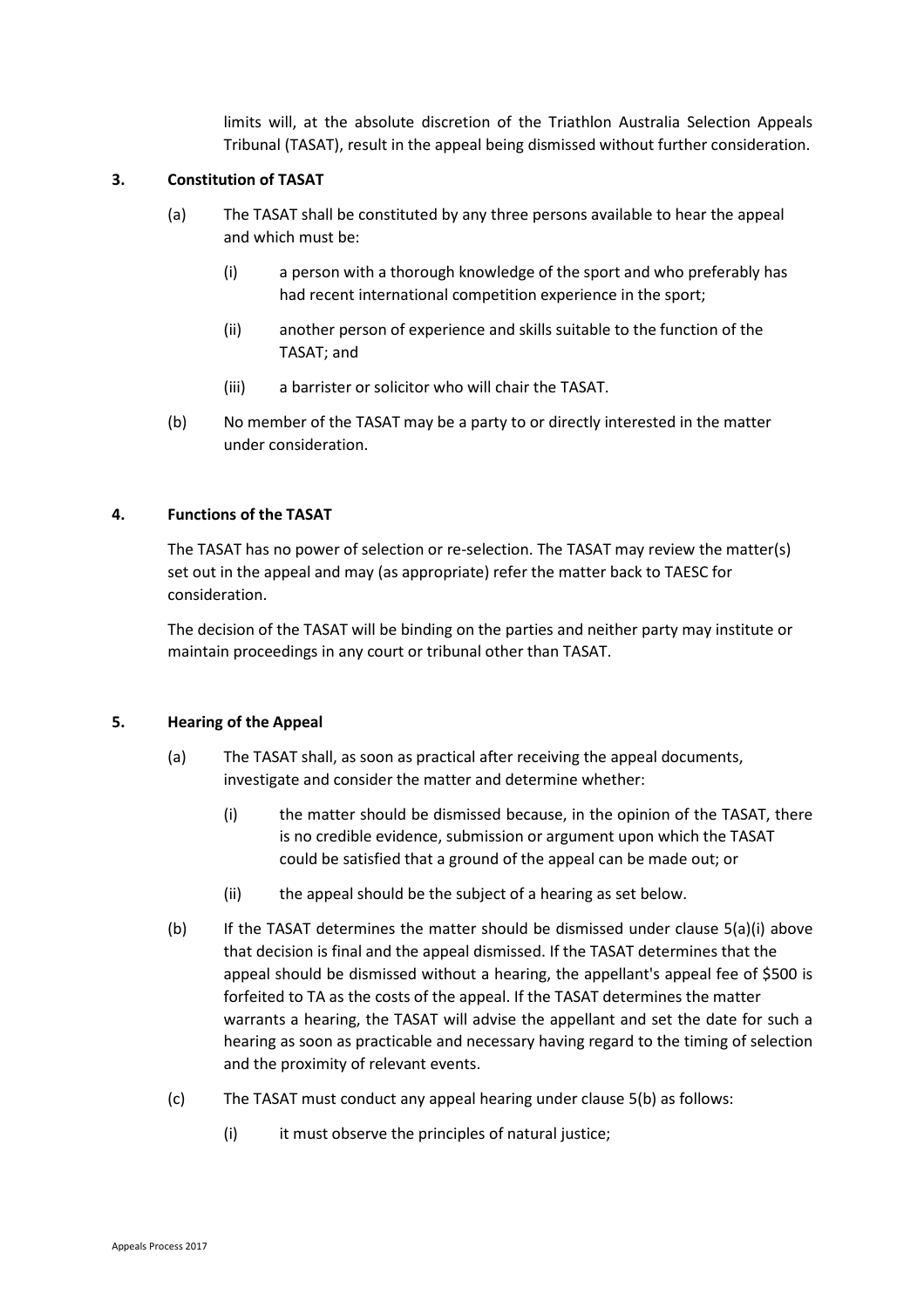- (ii) it is not bound by the rules of evidence and may inform itself as to any matter in such manner as it thinks fit;
- (iii) it will conduct its hearings with as little formality and technicality and with as much expedition as the proper consideration of the matter permits;
- (iv) hearings may occur in such manner as the Chairman decides, including telephone or video conferencing;
- (v) the appellant must establish one or more grounds of appeal to the comfortable satisfaction of the TASAT with full regard to the importance and gravity of the issue;
- (vi) the parties to an appeal may be represented at a hearing.
- (d) Following consideration of all information that the TASAT considers relevant the TASAT shall arrive at a finding. A decision of the TASAT may be by a majority decision;
	- (i) the TASAT shall notify the CEO of its finding as soon as practicable;
	- (ii) if the TASAT considers the ground(s) alleged by the appellant to be made out, it shall recommend that TAESC reconsider the selection of the relevant TEAM position;
	- (iii) where the TASAT considers that a ground of appeal has been made out, it may stipulate that all or part of the appeal fee be refunded to the appellant;
	- (iv) TAESC shall comply with any direction of the TASAT to reconsider the selection of the relevant TEAM position; and
	- (v) any further selection decision of TAESC under the direction of the TASAT shall be final and binding, and no other further appeal shall be available to the appellant in respect of that selection decision.